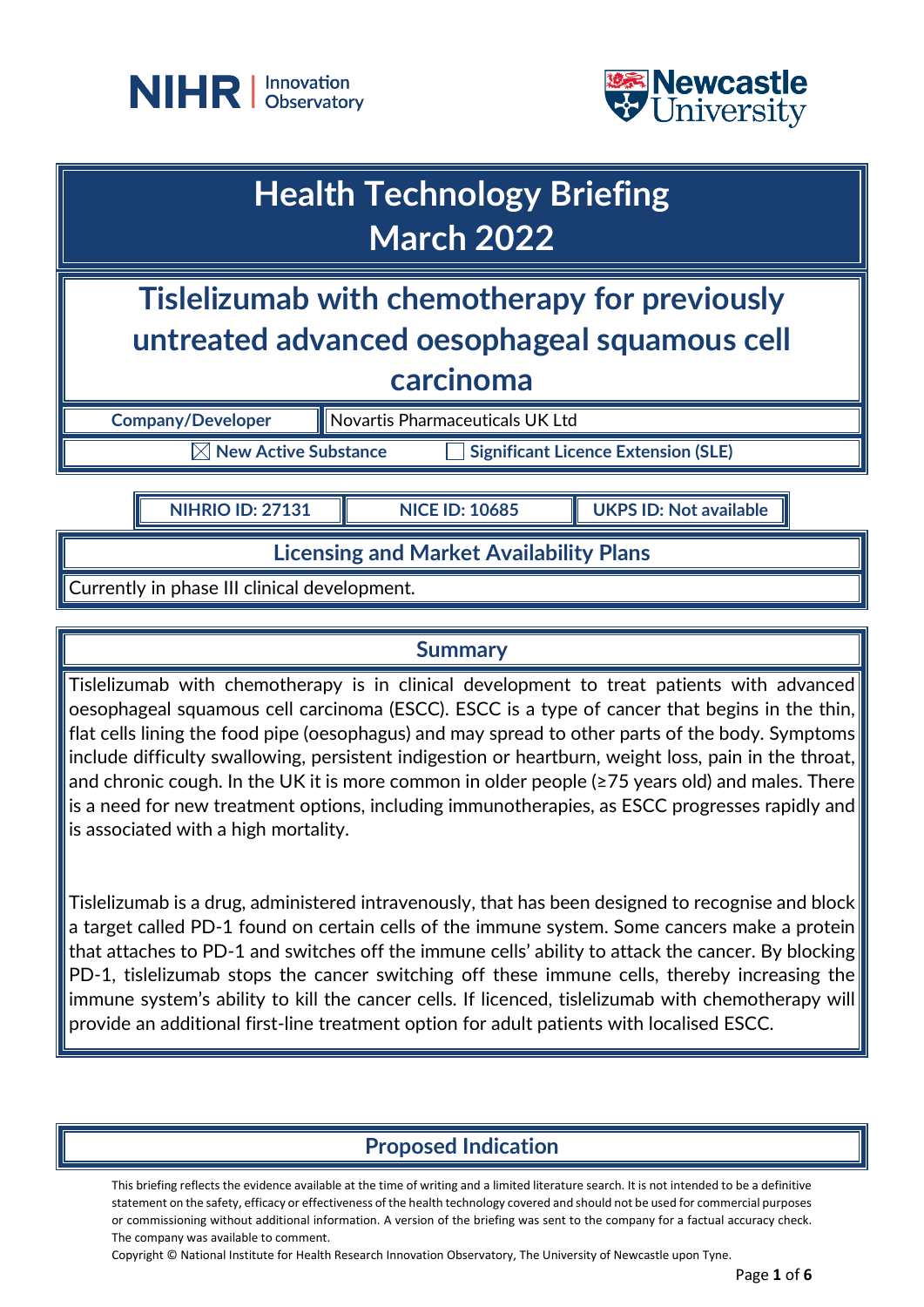



First line treatment in participants with advanced oesophageal squamous cell carcinoma (ESCC).<sup>1</sup>

 $\overline{a}$ 

# **Technology**

#### **Description**

Tislelizumab (BGB-A317) is a humanised IgG4 anti–PD-1 (programmed cell death protein-1) monoclonal antibody specifically designed to minimise binding to FcγR on macrophages. Binding to FcγR on macrophages compromises the anti-tumour activity of PD-1 antibodies through activation of antibodydependent macrophage-mediated killing of T effector cells. PD-1 is a cell surface receptor that plays an important role in allowing tumour cells to evade the immune system. Many types of cancer cells have hijacked the PD-L1 (programmed death ligand 1) expression system that normally exists in healthy cells. By expressing PD-L1, cancer cells can interact with PD-1 expressing cytotoxic T-lymphocytes (CTLs) and protect themselves from being killed by these CTLs. Tislelizumab can potentially restore the ability of CTLs to kill cancer cells by binding to PD‑1, without activating the receptor, thereby preventing PD‑L1 from engaging PD- $1.^2$ 

Tislelizumab with chemotherapy is currently in phase III clinical development for the treatment of adult patients with advanced ESCC (NCT03783442). In this trial, 200 mg of tislelizumab is administered intravenously (IV) once in every 3-week cycle in combination with oral and intravenously administered chemotherapy.1

#### Key Innovation

Tislelizumab, as an antagonist to PD-L1/PD-L2 mediated cell signalling, leads to increased cytokine production and restoration of T-cell activation, resulting in immune-mediated tumour cell death. Tislelizumab has a higher affinity to PD-1 than other anti-PD-1 antibodies, potentially due to its differential PD-1 binding orientation. In early clinical research, tislelizumab has demonstrated promising efficacy results, a manageable safety profile and longer duration of response.<sup>3</sup> Tislelizumab is an innovative immunotherapy for the treatment of ESCC.<sup>4</sup>

Regulatory & Development Status

Tislelizumab with chemotherapy does not currently have Marketing Authorisation in the EU/UK for any indication.

Tislelizumab, alone and in combination, is in phase II and III clinical development for the treatment of various types of cancers, some of which include: 5

- Hepatocellular carcinoma
- Muscle-invasive bladder cancer
- Non-small cell lung cancer
- Classical Hodgkin lymphoma
- Gastric/Gastroesophageal junction
- Nasopharyngeal cancer
- MSI-H/dMMR solid tumors

Tislelizumab was granted orphan drug designation by the European Medicines Agency in November 2020 for the treatment of oesophageal cancer (EU/3/20/2357). 6

# **Patient Group**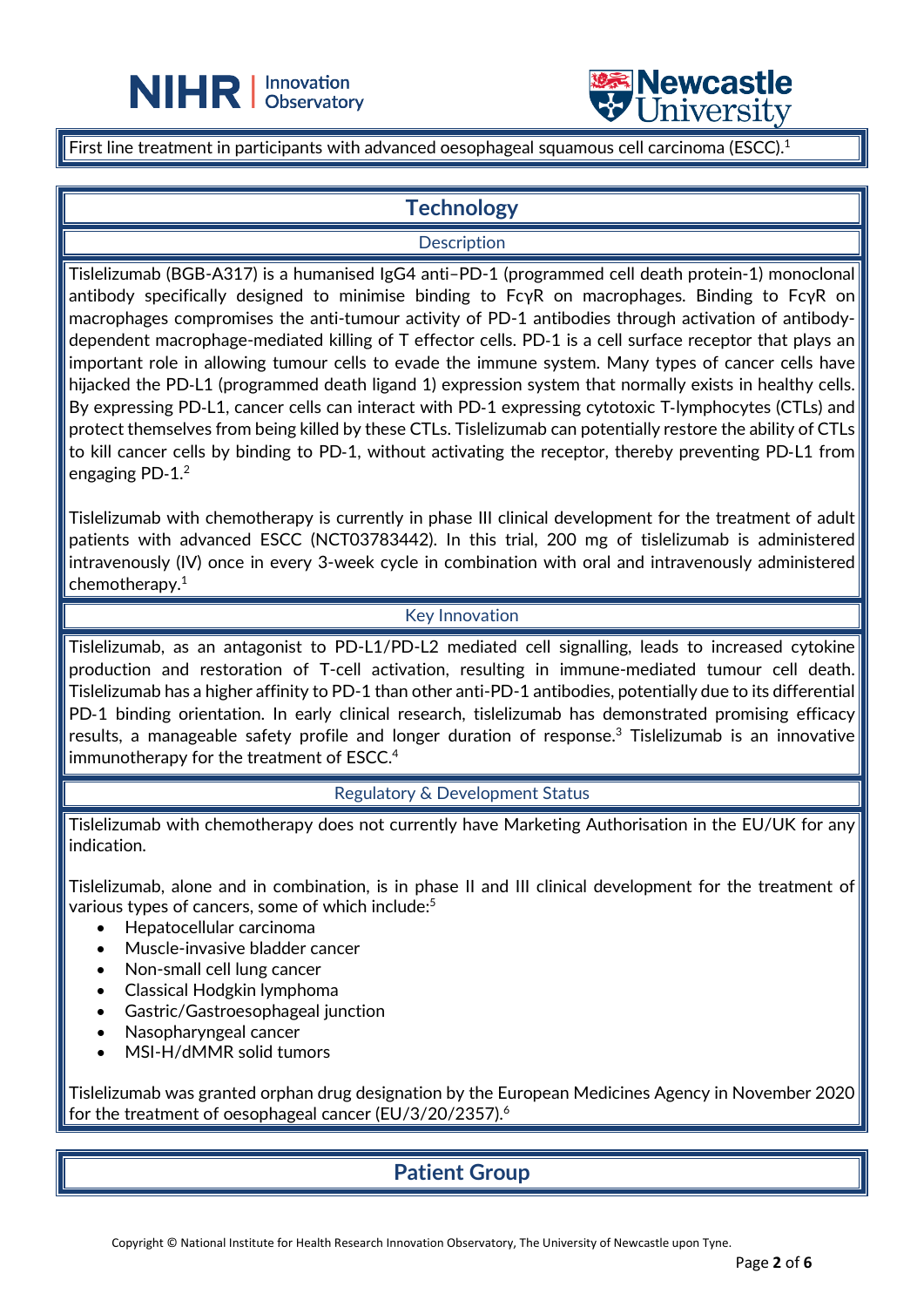



#### Disease Area and Clinical Need

 $\overline{a}$ 

Oesophageal cancer is a type of cancer affecting the food pipe (oesophagus), the long tube that carries food from the mouth to the stomach.<sup>7,8</sup> Most oesophageal cancers can be categorised into two main histologic subtypes: squamous cell carcinoma (SCC) and adenocarcinoma. SCC is the most common oesophageal cancer subtype diagnosed worldwide.<sup>9</sup> Advanced cancer is difficult to cure or control with treatment. The cancer can spread from where it first started to surrounding tissues, lymph nodes, or distant parts of the body.<sup>10</sup> Advanced cancers can be locally advanced or metastatic.<sup>11</sup> The most common symptoms of oesophageal cancer include: difficulty swallowing (dysphagia), persistent indigestion or heartburn, weight loss, pain in the throat or behind the breastbone, and persistent cough. $^7$ 

Oesophageal cancer is more common in men than women. It is also more common in older people. In the UK, on average each year around 40% of new cases are in people aged 75 years and over, whereas the condition is very rare in people aged younger than 40 years.<sup>7</sup> There were approximately 9,300 new cases of oesophageal cancer in the UK every year in 2016-2018.<sup>12</sup> Oesophageal cancer was the 7th most common cause of cancer death in the UK in 2018. The crude mortality rate in England was 11.7 per 100,000 in 2018 which accounted for 5% of cancer related deaths.<sup>13</sup> In the 2020 death registrations in England and Wales, there were 6,952 deaths due to malignant neoplasm of the oesophagus (C15).<sup>14</sup> In England, in 2020-21, there were 37,125 finished consultant episodes (FCE) for malignant neoplasm of the oesophagus (ICD 10: C15), resulting in 29,505 hospital admissions and 64,565 FCE bed days.<sup>15</sup>

Recommended Treatment Options

The National Institute for Health and Care Excellence (NICE) currently recommends patients with ESCC definitive chemoradiotherapy.<sup>4</sup> Current guidelines for the first-line treatment of advanced or metastatic ESCC recommend platinum-based chemotherapy in combination with fluoropyrimidine.<sup>9</sup> NICE also recommends pembrolizumab in combination with platinum- and fluoropyrimidine-based chemotherapy as a treatment option for patients with advanced or metastatic ESCC whose tumour has a combined positive score of 10 or more.<sup>16</sup>

| <b>Clinical Trial Information</b> |                                                                                                                                                                                                                                                                                                                                                                                                                                                                                                                        |
|-----------------------------------|------------------------------------------------------------------------------------------------------------------------------------------------------------------------------------------------------------------------------------------------------------------------------------------------------------------------------------------------------------------------------------------------------------------------------------------------------------------------------------------------------------------------|
| <b>Trial</b>                      | NCT03783442; 2018-000587-28; A Randomized, Placebo-Controlled, Double-<br>Blind Phase 3 Study to Evaluate the Efficacy and Safety of Tislelizumab (BGB-<br>A317) in Combination With Chemotherapy as First-Line Treatment in Patients<br>With Unresectable, Locally Advanced Recurrent or Metastatic Esophageal<br>Squamous Cell Carcinoma<br><b>Phase III - Active, Not recruiting</b><br>Location(s): Seven EU countries, UK, USA, Canada, Russia and countries in SE<br>Asia.<br>Primary completion date: June 2022 |
| <b>Trial Design</b>               | Randomised, double blind, parallel assignment                                                                                                                                                                                                                                                                                                                                                                                                                                                                          |
| Population                        | N=649 (actual); subjects aged 18 and older with unresectable, locally advanced<br>recurrent or metastatic ESCC who have stage IV unresectable ESCC at first<br>diagnosis (i.e., stage IV disease at the original diagnosis of ESCC) or who have<br>unresectable, locally advanced recurrent or metastatic disease with at least a 6-<br>month treatment-free interval, if prior definitive therapy (chemotherapy,<br>chemo-radiation therapy or surgery) was given.                                                    |

Copyright © National Institute for Health Research Innovation Observatory, The University of Newcastle upon Tyne.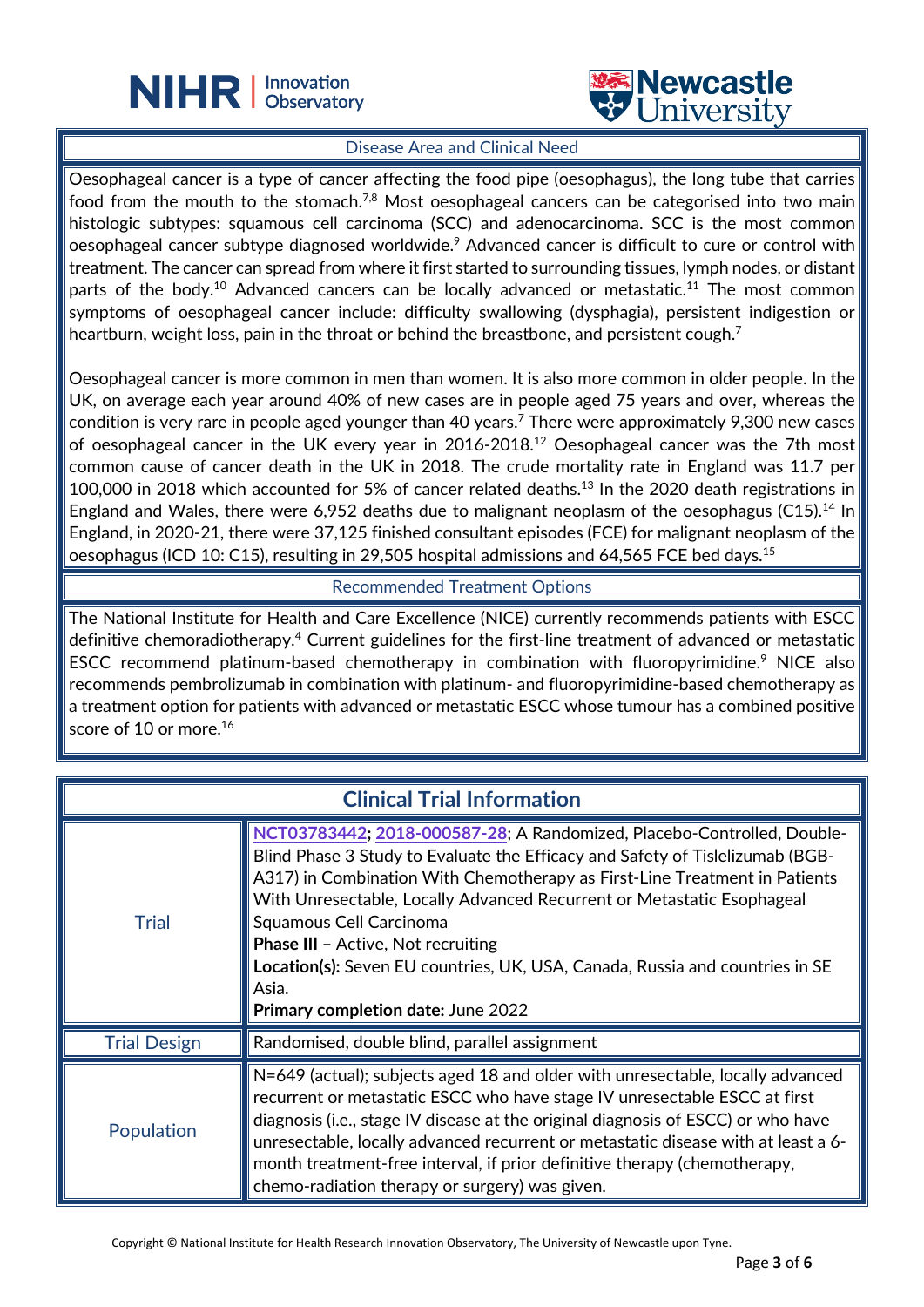



|                         | <b>CHITACTOTA</b>                                                                                                                                                                                                                                                                                                                                                                                                                                                                                                                                                                                                                                                        |
|-------------------------|--------------------------------------------------------------------------------------------------------------------------------------------------------------------------------------------------------------------------------------------------------------------------------------------------------------------------------------------------------------------------------------------------------------------------------------------------------------------------------------------------------------------------------------------------------------------------------------------------------------------------------------------------------------------------|
| Intervention(s)         | Tislelizumab 200mg (IV) every 3 weeks with chemotherapy doublet (any of the<br>two available chemotherapy drug combinations) for up to 24 months                                                                                                                                                                                                                                                                                                                                                                                                                                                                                                                         |
| Comparator(s)           | Placebo administered with chemotherapy doublet (any of the two available<br>chemotherapy drug combinations) for up to 24 months                                                                                                                                                                                                                                                                                                                                                                                                                                                                                                                                          |
| Outcome(s)              | Primary outcomes:<br>Progression-free survival (PFS) - defined as the time from the date of<br>randomization to the date of first documentation of disease progression<br>assessed by the blinded independent review committee (BIRC) per<br>RECIST v1.1 or death, whichever occurs first [time frame: approximately<br>31 months from date of the first participant randomization<br>Overall survival (OS) - defined as the time from the date of<br>$\bullet$<br>randomization until the date of death due to any cause [time frame:<br>approximately 31 months from date of the first participant<br>randomization]<br>See trial record for full list of all outcomes |
| Results (efficacy)      |                                                                                                                                                                                                                                                                                                                                                                                                                                                                                                                                                                                                                                                                          |
| <b>Results (safety)</b> |                                                                                                                                                                                                                                                                                                                                                                                                                                                                                                                                                                                                                                                                          |

#### **Estimated Cost**

The cost of tislelizumab is not yet known.

# **Relevant Guidance**

#### NICE Guidance

- NICE technology appraisal guidance. Pembrolizumab with platinum- and fluoropyrimidine-based chemotherapy for untreated advanced oesophageal and gastro-oesophageal junction cancer (TA737). October 2021.
- NICE clinical guideline. Oesophago-gastric cancer: assessment and management in adults (NG83). January 2018.

#### NHS England (Policy/Commissioning) Guidance

- NHS England. Clinical Commissioning Policy Proposition: 18F-flourodeoxyglucose (FDG) positron emission tomography-computed tomography (PET-CT) as part of radical radiotherapy treatment planning for oesophageal cancer (all ages). Publishing date to be confirmed.
- NHS England. 2013/14 NHS Standard Contract for Cancer: Oesophageal and Gastric (Adult). B11/S/a.
- NHS England. 2013/14 NHS Standard Contract for Cancer: Chemotherapy (Adult). B15/S/a.
- NHS England. 2013/14 NHS Standard Contract for Cancer: Radiotherapy (All Ages). B01/S/a.

#### Other Guidance

• Jaffer A. A., Thomas A. D., David J. B. et al. Esophageal and Esophagogastric Junction Cancers, Version 2.2019, NCCN Clinical Practice Guidelines in Oncology. 2019. 17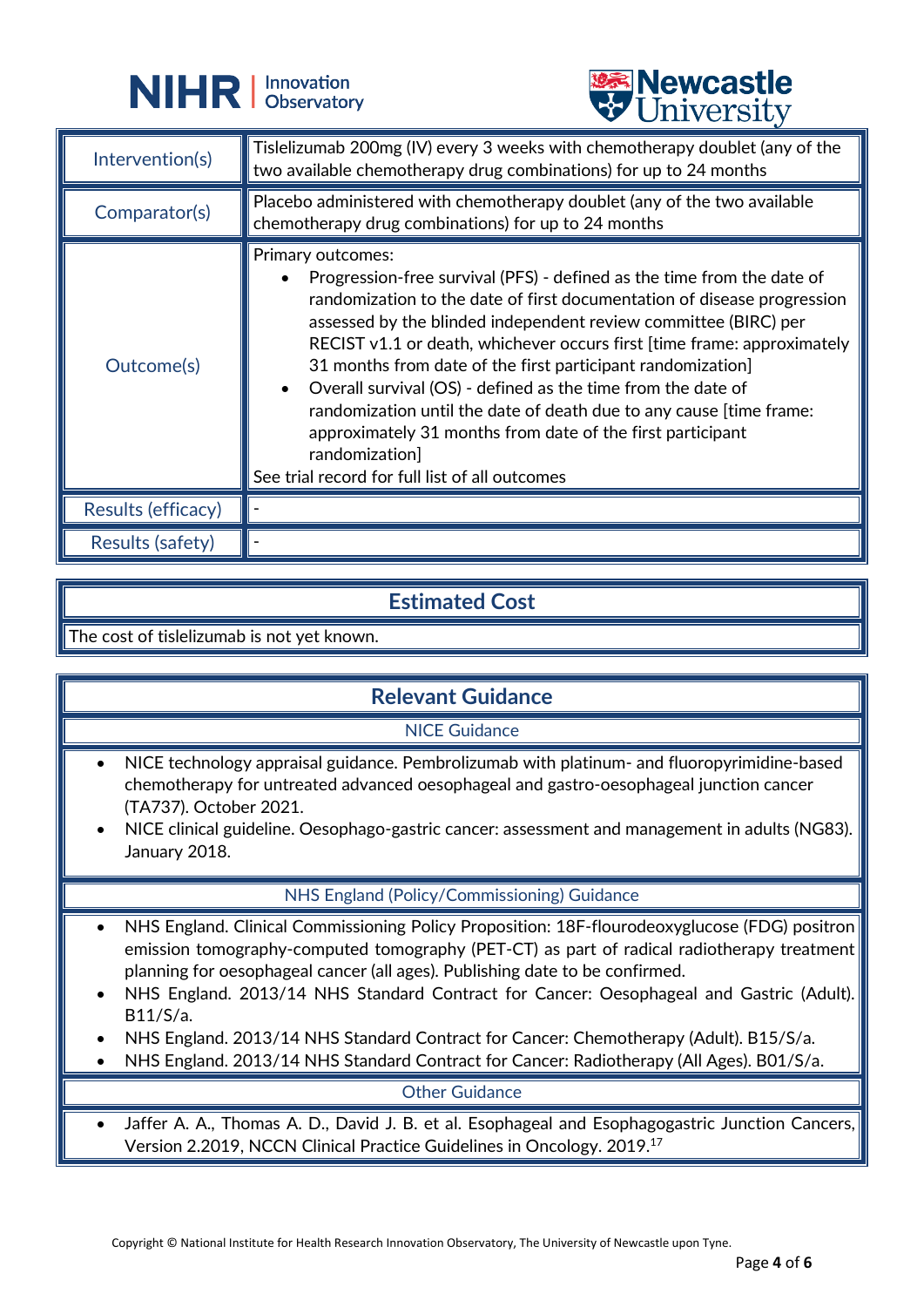



• European Society of Medical Oncology. Oesophageal cancer: ESMO Clinical Practice Guidelines for diagnosis, treatment and follow-up. 2016.<sup>18</sup>

 $\overline{a}$ 

Allum W.H., Blazeby J.M., Griffin S.M. et al. Guidelines for the management of oesophageal and gastric cancer. 2011.<sup>19</sup>

# **Additional Information**

#### **References**

- 1 ClinicalTrials.gov. *A Randomized, Placebo-Controlled, Double-Blind Phase 3 Study to Evaluate the Efficacy and Safety of Tislelizumab (BGB-A317) in Combination With Chemotherapy as First-Line Treatment in Patients With Unresectable, Locally Advanced Recurrent or Metastatic Esophageal Squamous Cell Carcinoma*. *Trial ID: NCT03783442*. 2018. Status: Active. Available from:<https://clinicaltrials.gov/ct2/show/NCT03783442> [Accessed 10 February 2022].
- 2 BeiGene. *Tislelizumab*. Available from[: https://www.beigene.com/science-and-product](https://www.beigene.com/science-and-product-portfolio/pipeline/tislelizumab)[portfolio/pipeline/tislelizumab](https://www.beigene.com/science-and-product-portfolio/pipeline/tislelizumab) [Accessed 10 February 2022].
- 3 Liu S-Y, Wu Y-L. Tislelizumab: an investigational anti-PD-1 antibody for the treatment of advanced non-small cell lung cancer (NSCLC). *Expert Opinion on Investigational Drugs*. 2020;29(12):1355-64.

[https://www.tandfonline.com/doi/full/10.1080/13543784.2020.1833857.](https://www.tandfonline.com/doi/full/10.1080/13543784.2020.1833857)

- 4 National Institute for Health and Care Execellence (NICE) Guidance. *Oesophago-gastric cancer: assessment and management in adults*. 2018. Available from: <https://www.nice.org.uk/guidance/ng83/chapter/Recommendations#radical-treatment-2> [Accessed 10 February 2022].
- 5 ClinicalTrials.gov. *Tislelizumab | Phase 2, 3*. Available from: [https://clinicaltrials.gov/ct2/results?cond=tislelizumab&Search=Apply&recrs=b&recrs=a&re](https://clinicaltrials.gov/ct2/results?cond=tislelizumab&Search=Apply&recrs=b&recrs=a&recrs=f&recrs=d&recrs=e&recrs=m&age_v=&gndr=&type=&rslt=&phase=1&phase=2) [crs=f&recrs=d&recrs=e&recrs=m&age\\_v=&gndr=&type=&rslt=&phase=1&phase=2](https://clinicaltrials.gov/ct2/results?cond=tislelizumab&Search=Apply&recrs=b&recrs=a&recrs=f&recrs=d&recrs=e&recrs=m&age_v=&gndr=&type=&rslt=&phase=1&phase=2) [Accessed 14 February 2022].
- 6 European Medicines Agency. *EU/3/20/2357: Orphan designation for the treatment of oesophageal cancer* 2021. Available from: [https://www.ema.europa.eu/en/medicines/human/orphan-designations/eu3202357#key](https://www.ema.europa.eu/en/medicines/human/orphan-designations/eu3202357#key-facts-section)[facts-section](https://www.ema.europa.eu/en/medicines/human/orphan-designations/eu3202357#key-facts-section) [Accessed 14 February 2022].
- 7 Cancer Research UK. *What is oesophageal cancer?* Available from: <https://www.cancerresearchuk.org/about-cancer/oesophageal-cancer/about> [Accessed 14 February 2022].
- 8 National Health Service (NHS). *What is oesophageal cancer?* Available from: <https://www.nhs.uk/conditions/oesophageal-cancer/> [Accessed 14 February 2022].
- 9 Kato K, Shah MA, Enzinger P, Bennouna J, Shen L, Adenis A, et al. KEYNOTE-590: Phase III study of first-line chemotherapy with or without pembrolizumab for advanced esophageal